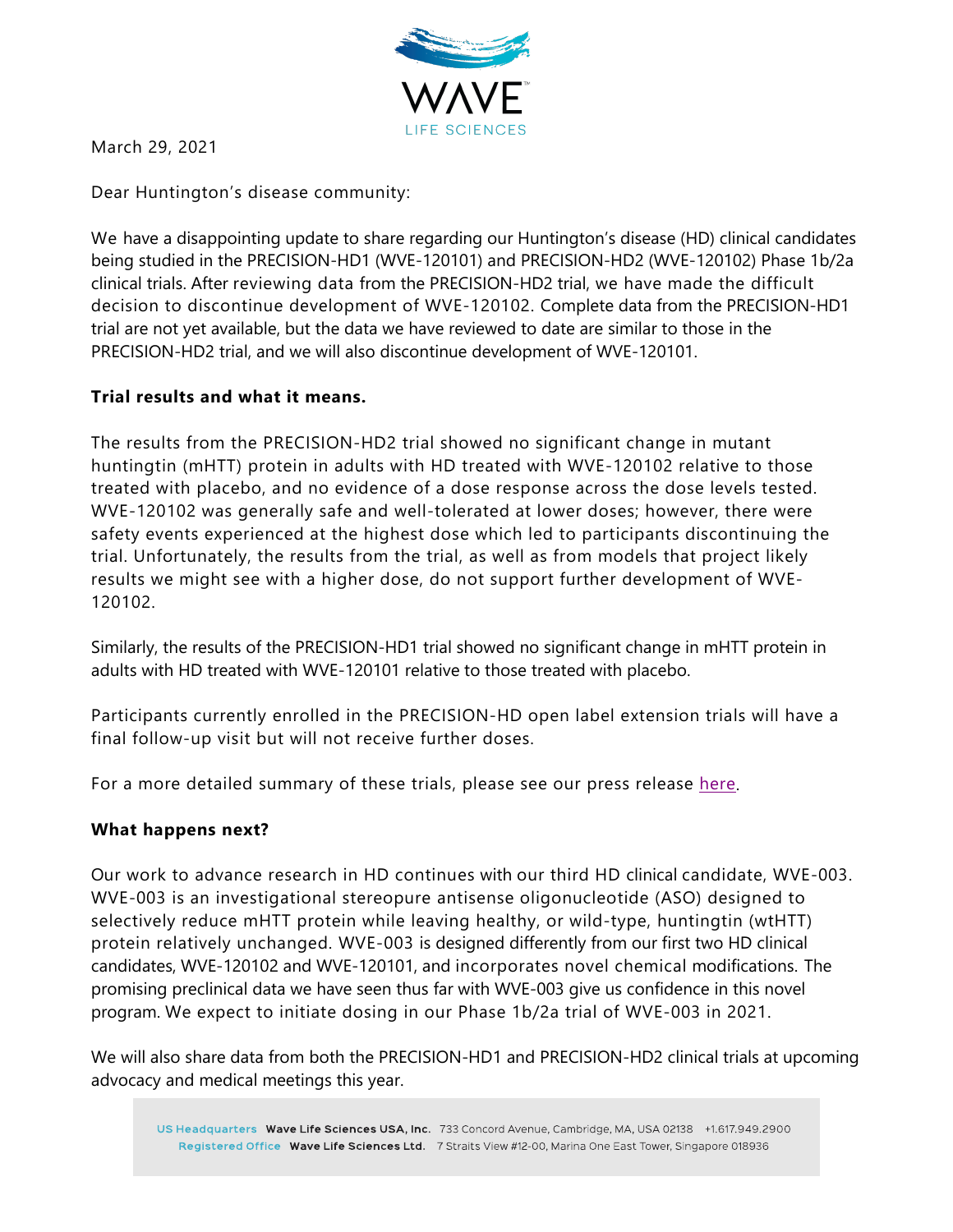#### **Our gratitude**

This is not the update we were hoping to provide, and we recognize this has already been an extremely challenging month for the HD community. However, we have had the privilege of speaking and working with many of you over the past few years and we know firsthand of the strength, perseverance, and resiliency of this community. We are committed to learning all we can from these trials and have already applied lessons learned to the clinical development of WVE-003.

We would like to extend our heartfelt thanks to the courageous study participants and their families, as well as to our research partners and investigators. We look forward to continuing our collaboration to advance promising research in HD and will share more information on the WVE-003 clinical trial later this year.

Sincerely,

Jeffry Smith

Jeffrey Smith, Senior Director, Head, Patient Advocacy On behalf of the team at Wave Life Sciences

US Headquarters Wave Life Sciences USA, Inc. 733 Concord Avenue, Cambridge, MA, USA 02138 +1.617.949.2900 Registered Office Wave Life Sciences Ltd. 7 Straits View #12-00, Marina One East Tower, Singapore 018936